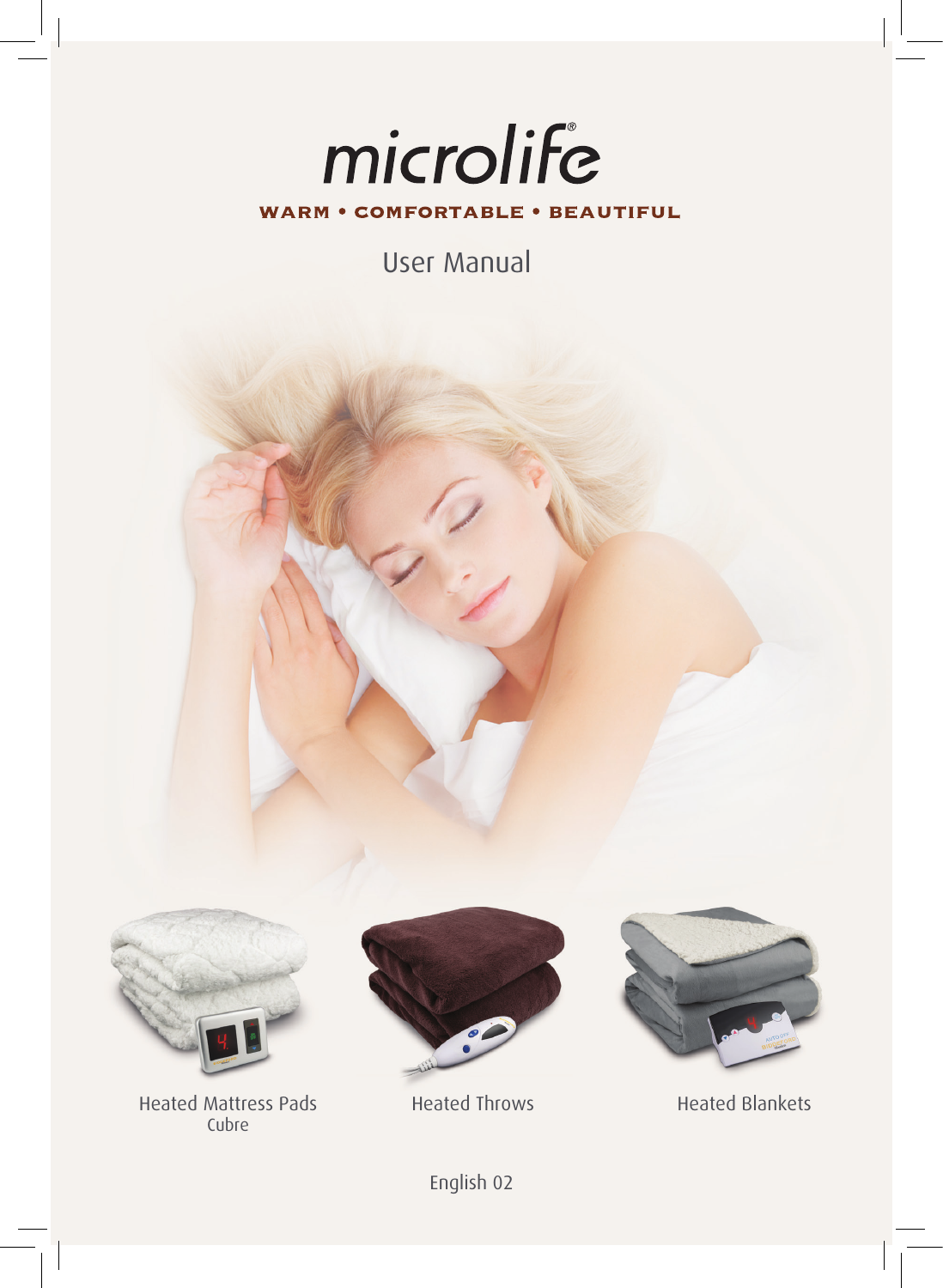# **Contents**

Congratulations on purchasing this heated bedding product. We have spent years developing our fabrics and sensor-wire technology to provide you with a state of the art product that you can expect to receive warmth and comfort from for many years.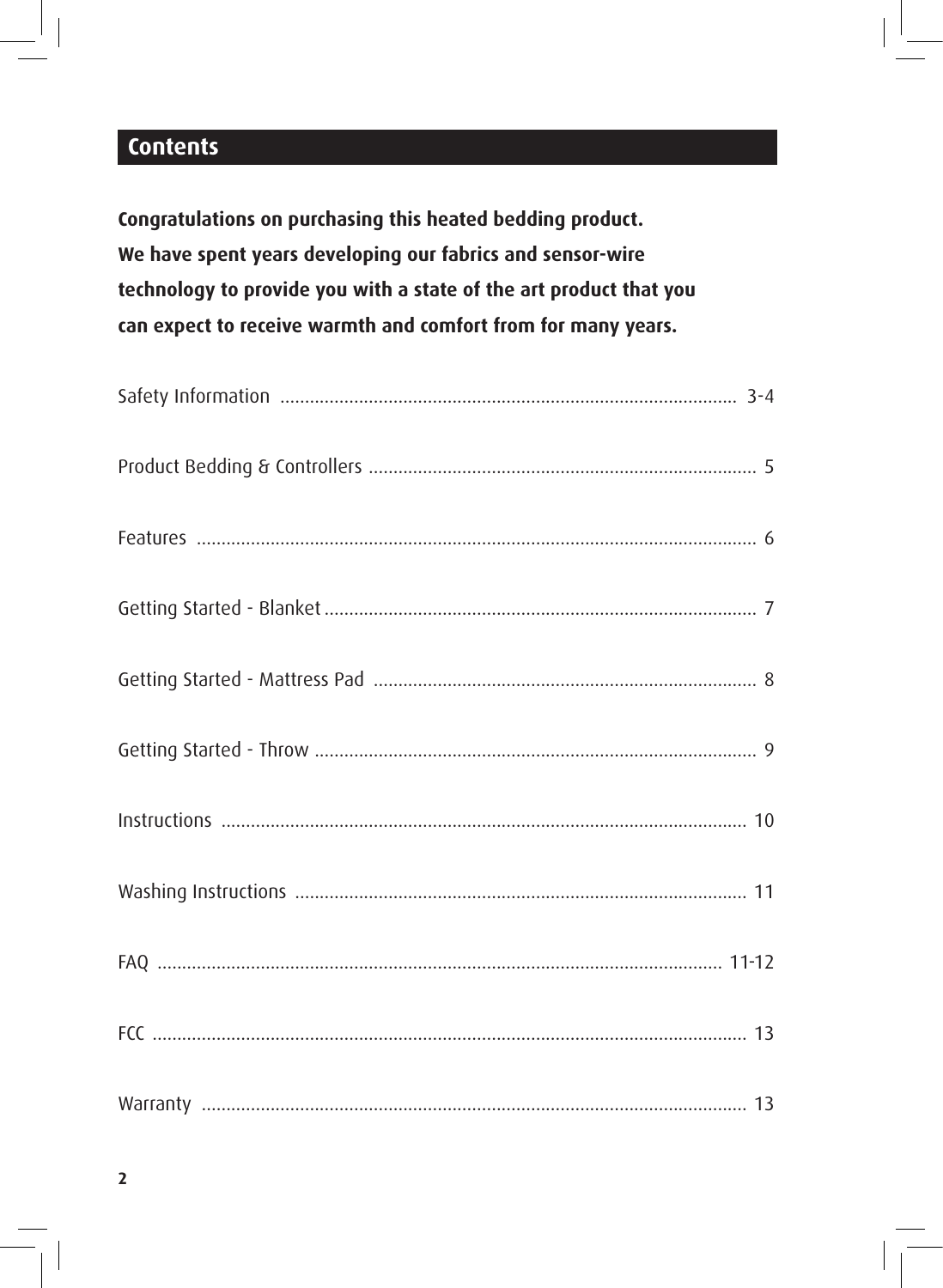# **Safety Information**

# **IMPORTANT SAFETY INSTRUCTIONS – DO NOT DESTROY!**

**WARNING:** Failure to follow these safety instructions may lead to personal injury, including Burns! **\_\_\_\_\_\_\_\_\_\_\_\_\_\_\_\_\_\_\_\_\_\_\_\_\_\_\_\_\_\_\_\_\_\_\_\_\_\_\_\_\_\_\_\_\_\_\_\_\_\_**

## **WARNING:TO REDUCE THE RISK OF BURNS, FIRE OR ELECTRICAL SHOCK, READ AND FOLLOW THE BELOW INSTRUCTIONS CAREFULLY BEFORE USING THIS BEDDING! \_\_\_\_\_\_\_\_\_\_\_\_\_\_\_\_\_\_\_\_\_\_\_\_\_\_\_\_\_\_\_\_\_\_\_\_\_\_\_\_\_\_\_\_\_\_\_\_\_\_**

# **DO NOT USE THIS BEDDING:**

- **• On an infant or child under the age of 12**
- **• On an incapacitated or immobile person**
- **• On a paraplegic, quadriplegic or amputee**
- **• On a person who is sedated or medicated**
- **• On a person with diabetes**
- **• On a person having poor blood circulation**
- **• On a person who is insensitive to heat**
- **• Over cuts, skin lesions, sores or areas of damaged skin**
- **DO NOT** tuck in the wired area, fold, or bunch this bedding when in actual use; excessive heating may result.
- **DO NOT** tuck the bedding / controller or supply cord in a sofa or other furniture. All portions of the product and controller should be visible at all times. Like any other electrical cord, this can cause damage to the power cord that may result in an electrical short that leads to a fire.
- **DO NOT** route electrical cords between the mattress and box spring. **DO NOT** allow the cords to be pinched, trapped, or crossed. Like any other electrical cord, this can cause damage to the power cord that may result in an electrical short that leads to a fire.
- **DO NOT** use pins They may damage the electrical wiring.
- Be sure that this bedding is used on an alternating-current supply circuit of the proper voltage.
- **TURN OFF** or unplug this bedding when not in use.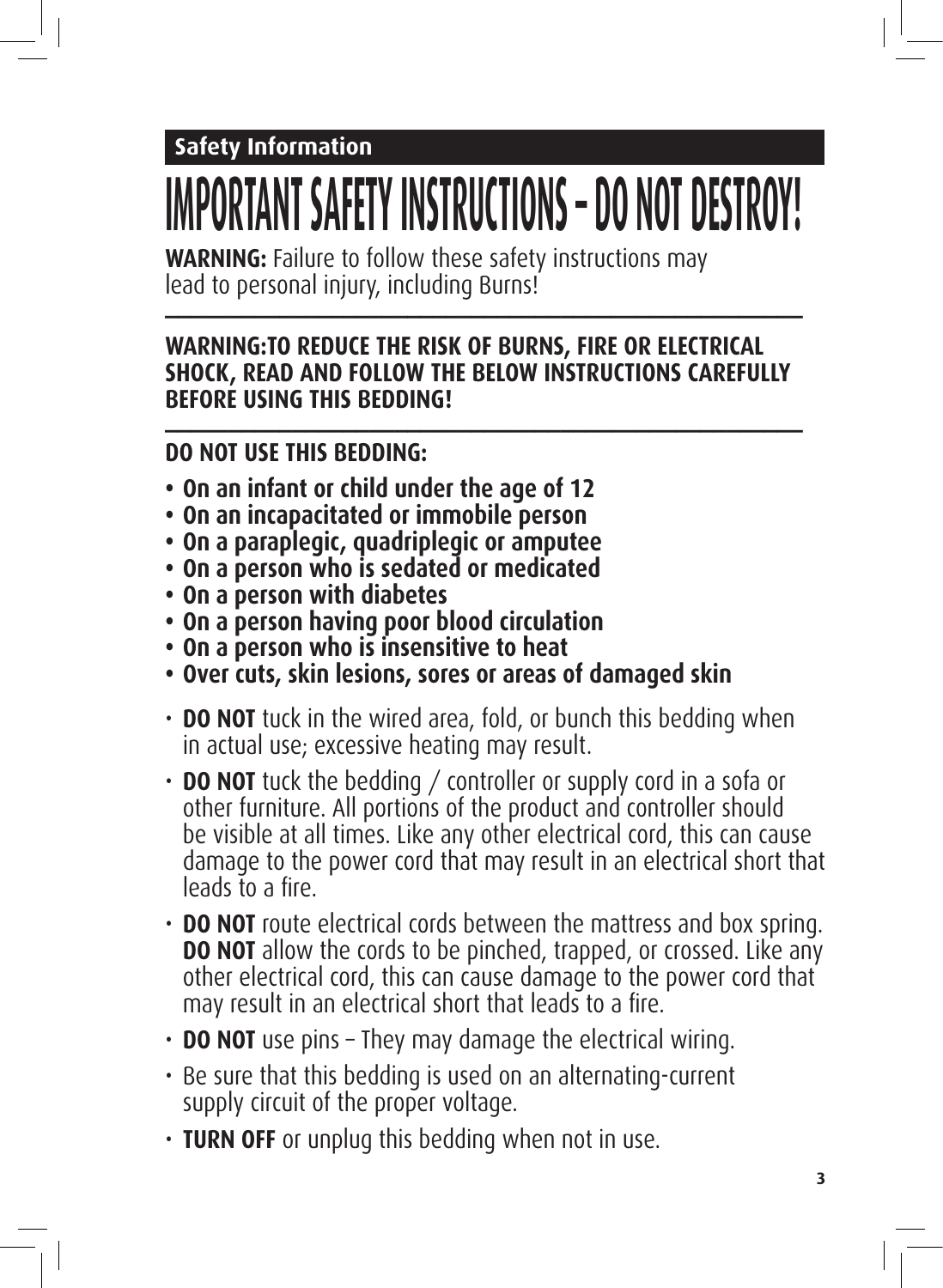# **Safety Information**

- Product not for use with inverter supplied power such as from a motor home or boat.
- This product is for in-home use only; not for hotel, motel, or other institutional use.
- If improper operation of this bedding is observed, discontinue use immediately and consult the manufacturer.
- **DO NOT** use with pull-out or fold-up bed. **DO NOT** use with rocking chairs, recliners, chairs with casters or wheels, or other furniture subject to movement. This may cause the wire to be pinched and create an electrical fault.
- Keep the controller away from drafty areas that may become damp or wet such as an open window. **DO NOT** cover the controller.
- Wrapping of cord around the controller may damage the cord; Loop loosely when storing.
- **DO NOT** dry clean this bedding. Cleaning solvents may have deteriorating effects on the insulation of the heating element.
- This appliance has a polarized plug, (one blade is wider than the other). As a safety feature, this plug will fit a polarized outlet only one way. If the plug does not fit, contact a qualified electrician. Do not attempt to defeat this safety feature.
- Never open up the controller case. Doing so could prove potentially hazardous and will **VOID YOUR WARRANTY!**
- Use this heated bedding **ONLY** with the supplied controller.
- Keep all animals away from your heated bedding. They could damage the wiring, leading to a potentially harmful situation.

If you have any questions or problems, please contact your local Microlife-Customer Service. Your dealer or pharmacy will be able to give you the address of the Microlife dealer in your country.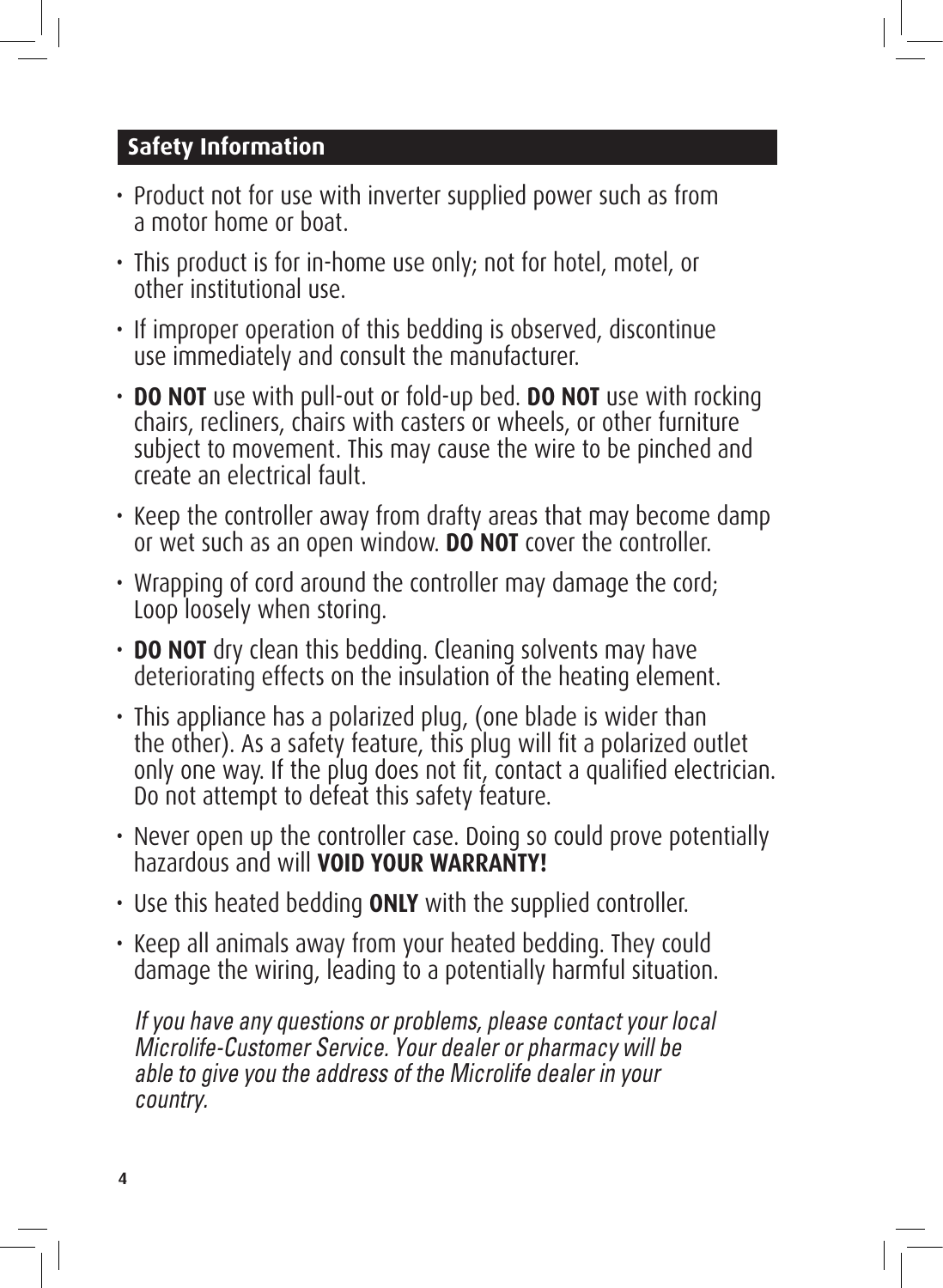# **Product Bedding & Controllers**

# **ALL PACKAGES INCLUDE:**

Warming Product Instruction Manual Controller(s)

King & Queen sizes include 2 controllers for dual sided heating.



#### **TC16BO Style:** Desktop digital controller **Use:** Blanket, Mattress Pad **Warming Settings:** 10 **Display:** Large LED **Buttons:** Illuminated Button

**Auto-Off:** 10 Hour **Preheat:** Yes



#### **TC15B3**

**Style:** Desktop digital controller **Use:** Blanket, Mattress Pad **Warming Settings:** 10 **Display:** Large LED **Buttons:** Illuminated Button **Auto-Off:** 10 Hour **Preheat:** No



#### **TC12BO-D**

**Style:** Desktop digital controller **Use:** Blanket, Mattress Pad **Warming Settings:** 10 **Display:** Large LED **Buttons:** Button **Auto-Off:** 10 Hour **Preheat:** No



**TC15B2 Style:** Desktop digital controller **Use:** Blanket, Mattress Pad **Warming Settings:** 10 **Display:** Extra Large LED **Buttons:** Illuminated Button **Auto-Off:** 10 Hour **Preheat:** No



**TC11BA Style:** Desktop analog controller **Use:** Blanket, Mattress Pad **Warming Settings:** 10 **Display:** Backlit Number **Buttons:** Rocker and Dial **Auto-Off:** 10 Hour **Preheat:** No



**TC13W1 Style:** Hand-held analog controller **Use:** Throw **Warming Settings:** 3 **Buttons:** Slide Switch **Auto-Off:** 10 Hour **Preheat:** No



**TC13BA Style:** Hand-held analog controller **Use:** Throw **Warming Settings:** 10 **Display:** Backlit Number **Buttons:** Rocker and Dial **Auto-Off:** 10 Hour **Preheat:** No



**TC13B1-T Style:** Hand-held digital controller **Use:** Throw **Warming Settings:** 6 **Display:** 6 Bar LED **Buttons:** Button **Auto-Off:** 10 Hour **Preheat:** No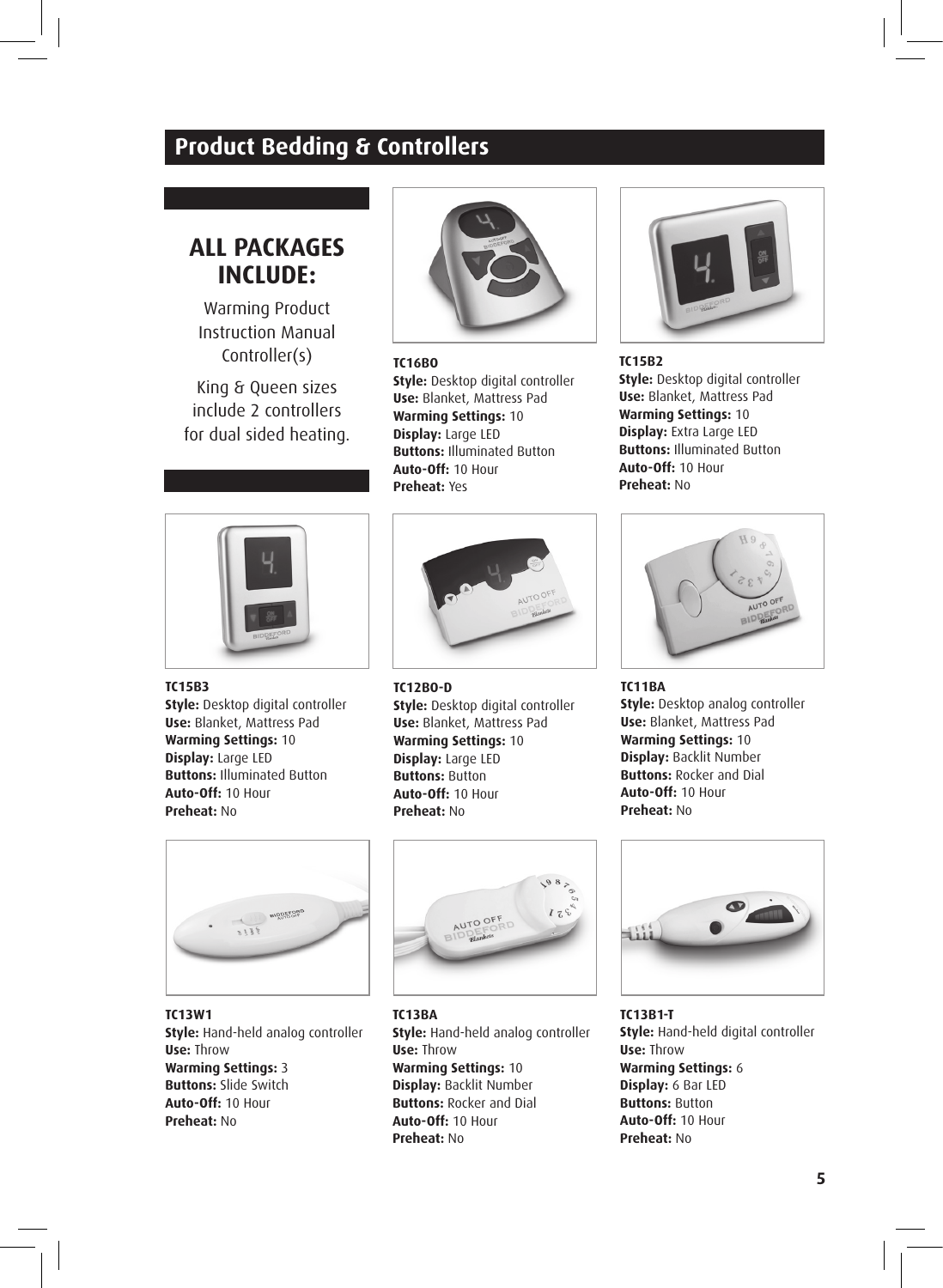### **Features**

#### **Auto Off**

Your heated bedding has a built-in feature called "Auto-Off". This feature will automatically turn off the controller after 10 hours of continuous use.

#### **Independent Controllers**

( Queen / King Size Warming Products Only ) Warming products with dual-sided heating include two controllers, allowing for each heating zone to be adjusted independently and providing customized comfort for multiple users.

#### **Zoned Heating**

( Warming Mattress Pads Only )

Your warming pad is designed with an upper and lower heating zone, with the lower heating zone providing additional warmth to your lower extremities.

#### **Thin & Flexible Wires**

Our heating and sensing wire is designed to be thin and flexible in order to provide a higher comfort level.

#### **Comfort Beyond Warmth**

The heated bedding materials have a soft luxurious feel that will have you wanting to surround yourself with your bedding even when the extra warmth is not needed.

#### **Multiple Heat Settings**

You have your choice of multiple levels of heating; allowing for the perfect comfort level at any time. See Product Bedding & Controllers section for your product's specific warming settings.

#### **Continuous Temperature Sensing**

Your heated bedding uses a continuous sensing technology which monitors, and if need be, adjusts the temperature to remain at your chosen heat level.

#### **Comfort Level Memory**

Upon restart, the digital heated bedding controllers automatically revert to the last comfort level setting used; allowing you to conveniently return to your normal comfort setting.

**Pre-Heat** ( Specific Models Only ) Though all models can be turned on before entering your bed to provide a more comfortable sleeping experience, models with Preheat provide your bedding with maximum heat for 1.5 hours before returning to the last saved comfort level. Any change to the settings during this time will switch the controller into its normal operating mode.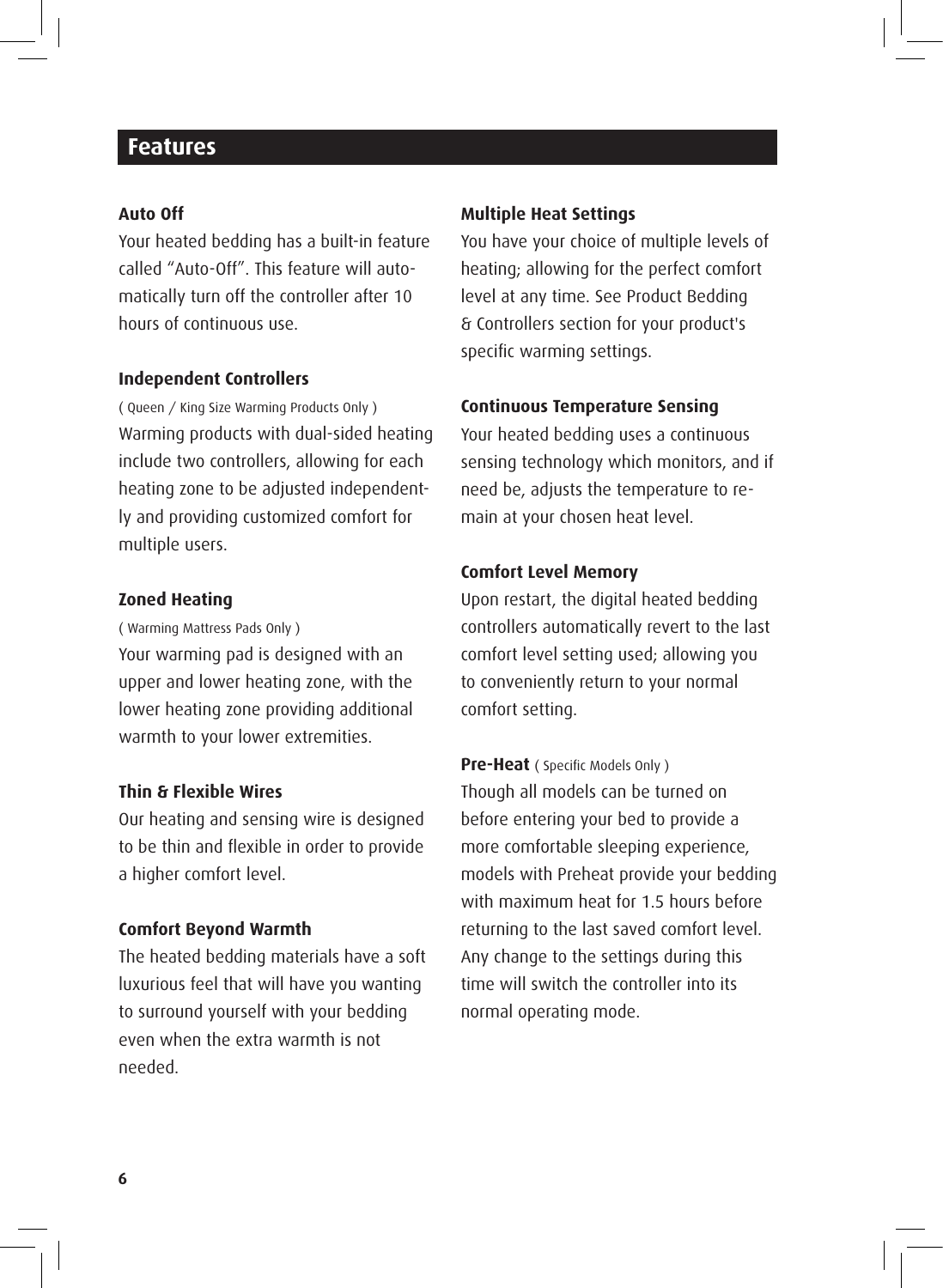# **Getting Started - Blanket**



#### **Step 1:**

Remove the warming blanket from the package along with the controller(s).

#### **Step 2:**

Lay the warming blanket out flat, with the connector(s) located at the bottom. The label should be located at the bottom near your feet, and visible.

#### **Step 3:**

Securely attach the connector cord from the controller to the connector on the warming blanket. Make sure that the connection is firmly secured.

For King and Queen size warming blankets, ensure both controllers are connected in order to utilize/heat both sides of the warming blanket. Alternatively, one connector may be connected to the side of the warming blanket you wish to utilize/ heat. One controller controls one side.

#### **Step 4:**

Insert the power cord from the controller(s) into a standard home 220V-230V AC, 50Hz wall outlet. Make sure the controller(s) is not covered, that any vents in the control-ler housing are not obstructed, and the controller(s) is not suspended by its cords.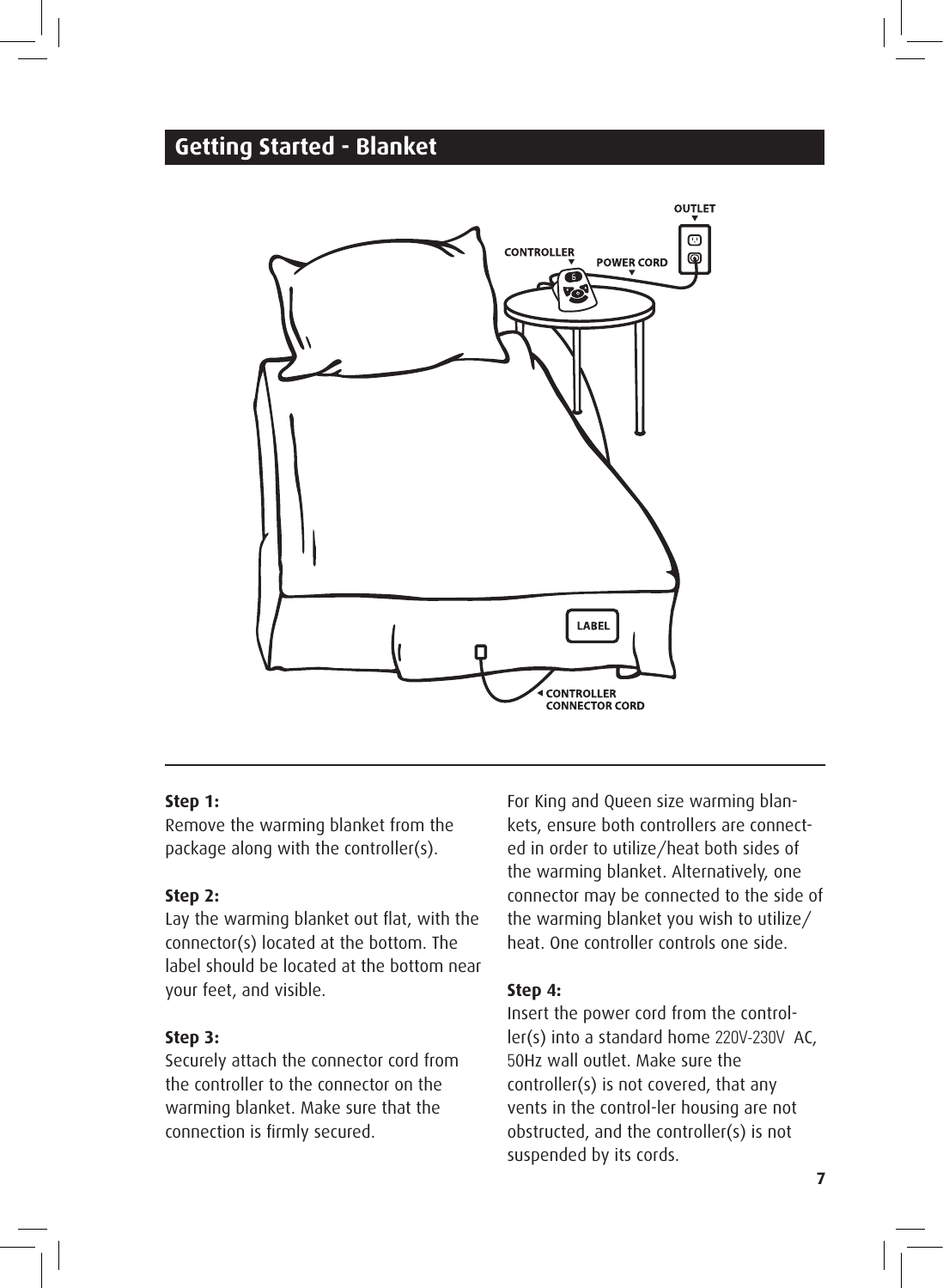# **Getting Started - Mattress Pad**



#### **Step 1:**

Remove the warming pad from the package along with the controller(s).

#### **Step 2:**

Lay the warming pad out flat, with the connector(s) located at the bottom. The label should be located at the bottom near your feet, and visible.

#### **Step 3:**

Before attaching the connector, run the connector from the controller through the slot in the warming pad's skirt so that it is between the warming pad and the mattress, with the cord hanging freely to the controller. This will make it easier to secure the warming pad skirt to the mattress and ensure the cord is not twisted or severely bent. Securely attach the connector cord from the controller to

the connector on the warming pad. Make sure that the connection is firmly secured. Secure the warming pad's skirt or strap to the mattress.

For King and Queen size warming pads, ensure both controllers are connected in order to utilize/heat both sides of the warming pad. Alternatively, one connector may be connected to the side of the warming pad you wish to utilize/heat. One controller controls one side.

#### **Step 4:**

Insert the power cord from the controller(s) into a standard home 220V-230V AC, 50Hz wall outlet. Make sure the controller(s) is not covered, that any vents in the control-ler housing are not obstructed, and the controller(s) is not suspended by its cords.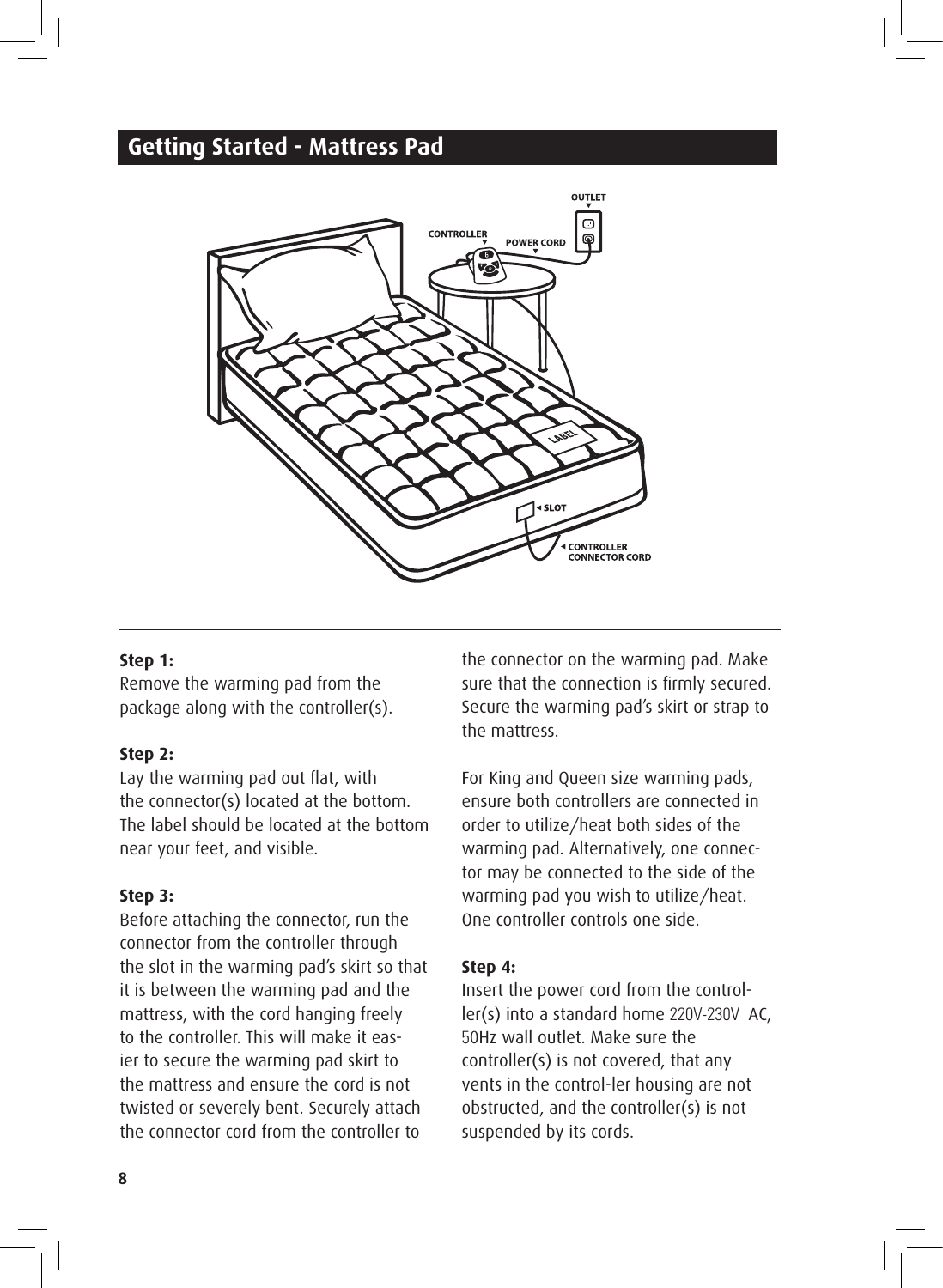# **Getting Started - Throw**



#### **Step 1:**

Remove the warming throw from the package along with the controller.

#### **Step 2:**

Lay the warming throw out flat, with its connector located at the bottom. The label should be located at the bottom near your feet, and visible.

#### **Step 3:**

Securely attach the connector cord from the controller to the connector on the warming throw. Make sure that the connection is firmly secured.

#### **Step 4:**

Insert the power cord from the controller into a standard home 220V-230V AC, 50Hz wall outlet. Make sure the controller is not covered, that any vents in the controller housing are not obstructed, and the con-troller is not suspended by its cords.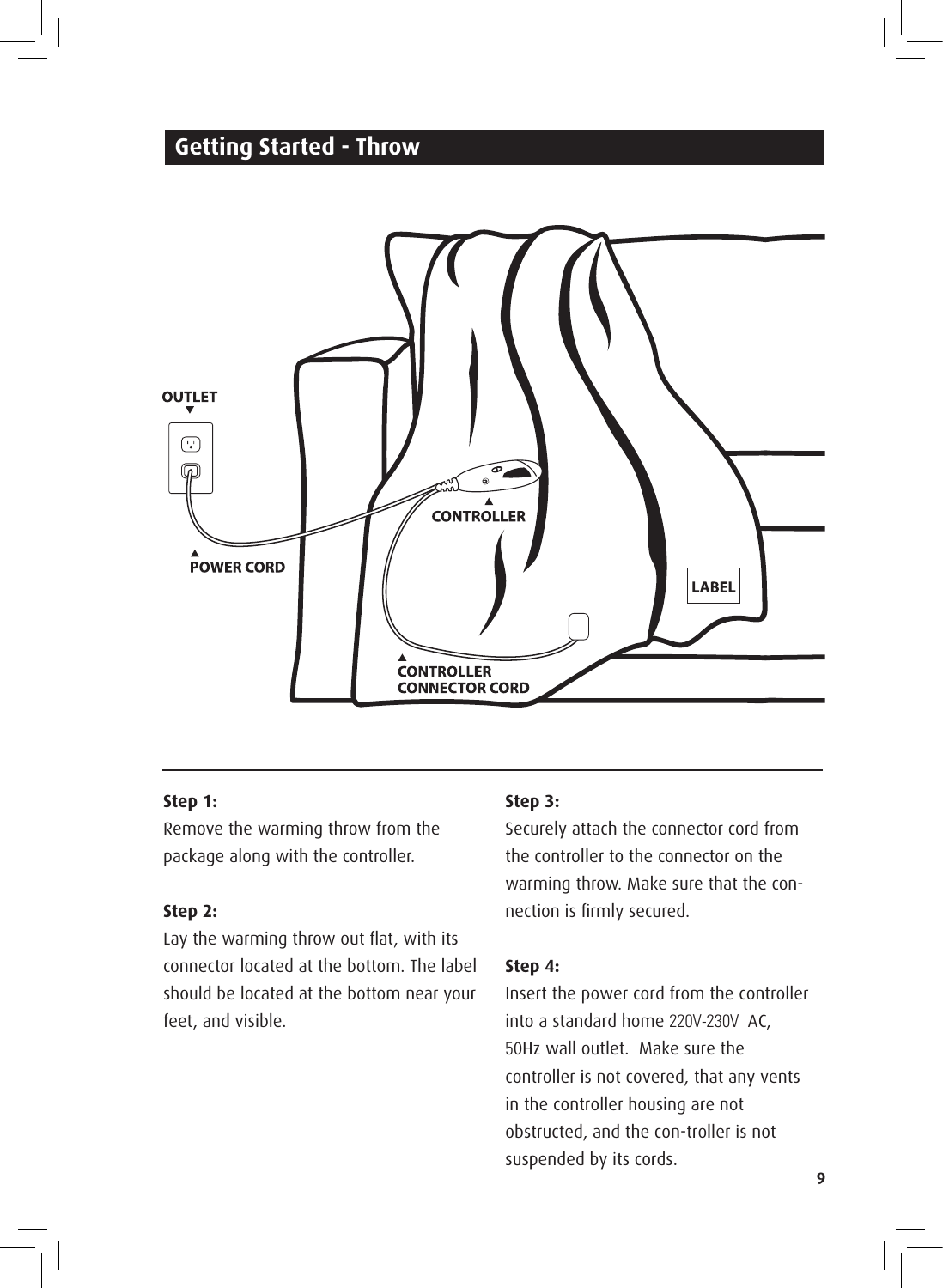# **Instructions**

#### **Turning "On"**

The display on a digital style controller will show "4", or three bars for the digital throw controller, the very first time the controller is turned on after being plugged into the warming product and wall outlet. After the very first time, the controller will remember your last preference and start with that heat level when turned ON. Memory of your setting will be reset upon removal of power to the plug. Alternatively, the analog style controller will backlight the heat level setting on its dial after flipping the switch. If using the analog slide throw controller, the red LED will illuminate after moving the slide switch to a heat level setting. If the backlight or display does not illuminate, or the display reads "E" or flashes, see the FAQ section.

**Note:** If you have a Queen or King sized product, you will need to connect both controllers to heat both sides of the product; each controller will only heat one side.

#### **Adjusting the Temperature**

To adjust a digital controller's heat level setting, while the controller is ON, press one of the arrow buttons. Press the UP arrow to increase the heat setting, and the DOWN arrow to decrease it. Each time you press an arrow button, the setting will adjust by one heat level. Alternatively, the analog style controller heat level settings are manipulated by rotating a dial, or sliding a switch, to the desired level. There are multiple heat level settings, with "H" for HIGH; the higher the number or bar, the warmer the product.

**Note:** If you have a product that uses two controllers, one for each side, each controller can be adjusted to a different setting, causing each side of the bedding to heat differently.

#### **Turning "OFF"**

Turn the controller OFF manually by sliding the switch to OFF or pressing the ON/OFF button or switch. When the controller is OFF but plugged in, the digital controller will not display a number or bar, and the analog controller will not illuminate the LED or heat level setting on the dial. Turn OFF and/or unplug the controller when not in use.

**Note:** When OFF, a red or green dot may be present on specific digital controller models; indicating standby mode. The red LED will not be on for the analog slide throw controller.

**Note:** If you have a product that uses two controllers, please ensure both controllers are turned OFF and/or unplugged when the warming product is not in use. **Note:** The Auto-Off feature is not intended to replace the manual turning OFF of the warming product. Please turn OFF and/or unplug the controller when not in use.

#### **Pre-Heat ( Specific Models Only )**

Turn the controller ON and press the PRE-HEAT button. This will start pre-heating the bedding and "p" will be displayed on the controller. The heat setting will then revert to the last heat setting after 1.5 hours. If you want to exit Pre-Heat and change to another setting, press the Up or Down button.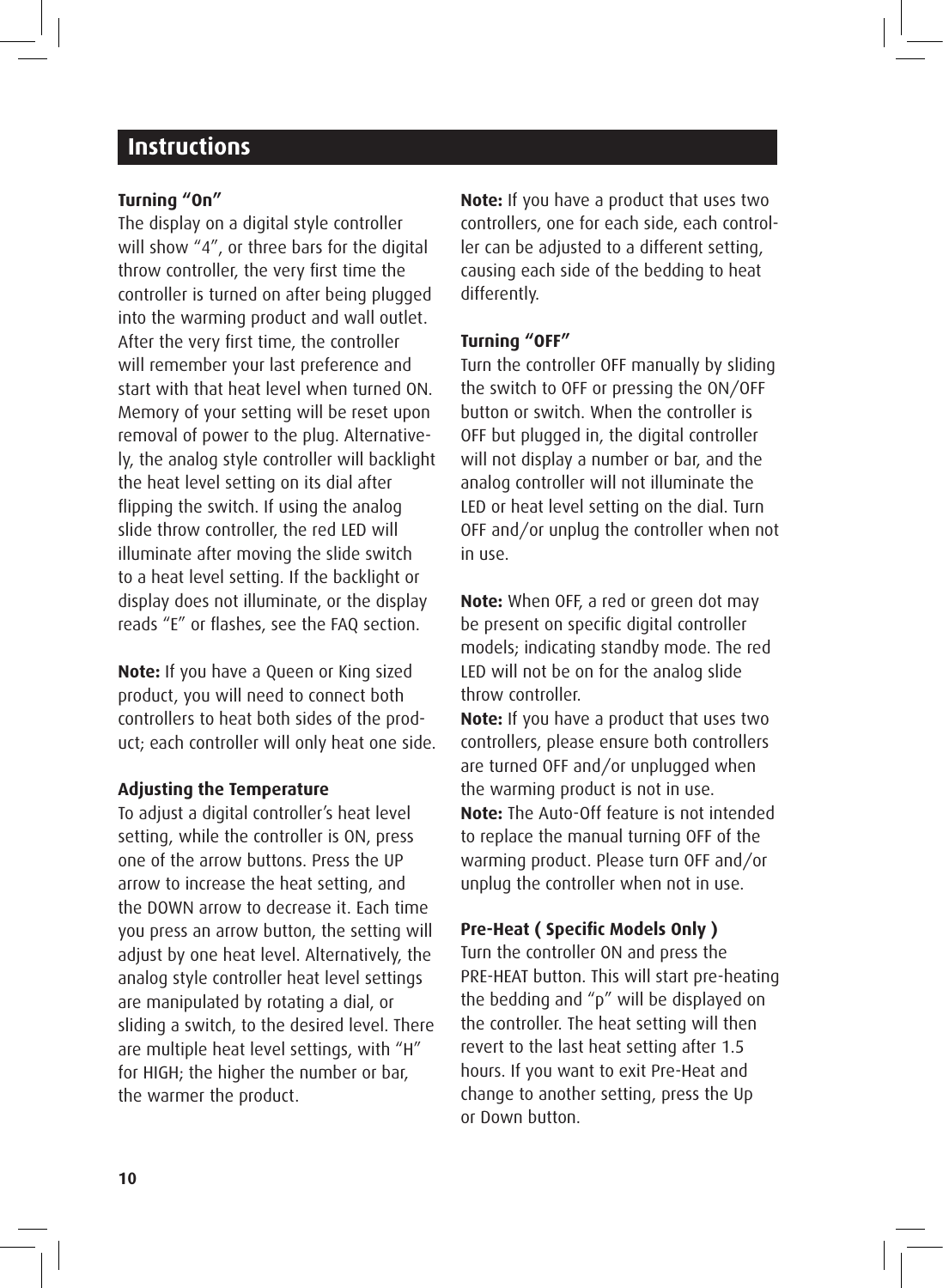# **Washing Instructions**

#### **WARNING:**

Failure to follow these washing instructions may damage the product and make it unsafe. Wash by hand or as follows in an automatic washer using slow agitation and normal spin speed:

- Fill washer with warm water
- Add minimum amount of all purpose detergent, agitate to dissolve
- Add bedding and soak for five minutes
- Spin
- Fill for cool rinse
- Agitate one minute
- Spin
- Dry in an automatic dryer on low heat, five minutes only, or line dry

• Remove bedding from dryer and drape over parallel lines or a shower rail to finish drying

**CAUTION!** Do not iron your bedding. **CAUTION!** Do not dry-clean this product. Cleaning solvents may have a deteriorating effect on the insulation of the heating element. **CAUTION!** Do not use a wringer. You may hand wash this product. **CAUTION!** Do not dry in a commercial dryer such as those used in laundromats. **CAUTION!** Do not power-up this product while it is still damp. For safety's sake, wait until the product is completely dry before connecting it and plugging it in. **CAUTION!** Do not use pins – they may damage the electrical wiring.

# **Frequently Asked Questions**

#### **My heated product does not seem to turn on. What do I do?**

Check to ensure that the power cord is plugged in and press the ON/OFF button. If the level setting is still not illuminated, unplug the power cord and contact Customer Support.

#### **The display is illuminated but I do not feel the bedding warming up. What do I do?**

**CAUTION!** The following troubleshooting test represents a non-standard use of your product. Do not continue this test for more than seven (7) minutes. Do not repeat this procedure during actual use. Fold the product with at least four folds. Connect the controller to the bedding, and then

plug the controller into a working wall outlet. Set the controller to the highest heat setting and wait for five (5) minutes. Place your hand inside the folds. If you do feel warmth during this test, the product is working properly. Turn the controller OFF. Lay the product out flat. It is safe to resume normal operation after 20 minutes. If no heat is felt during this test, unplug the power cord and contact Customer Support. **\*Note:** Heated bedding products are not directly comparable to heating pads.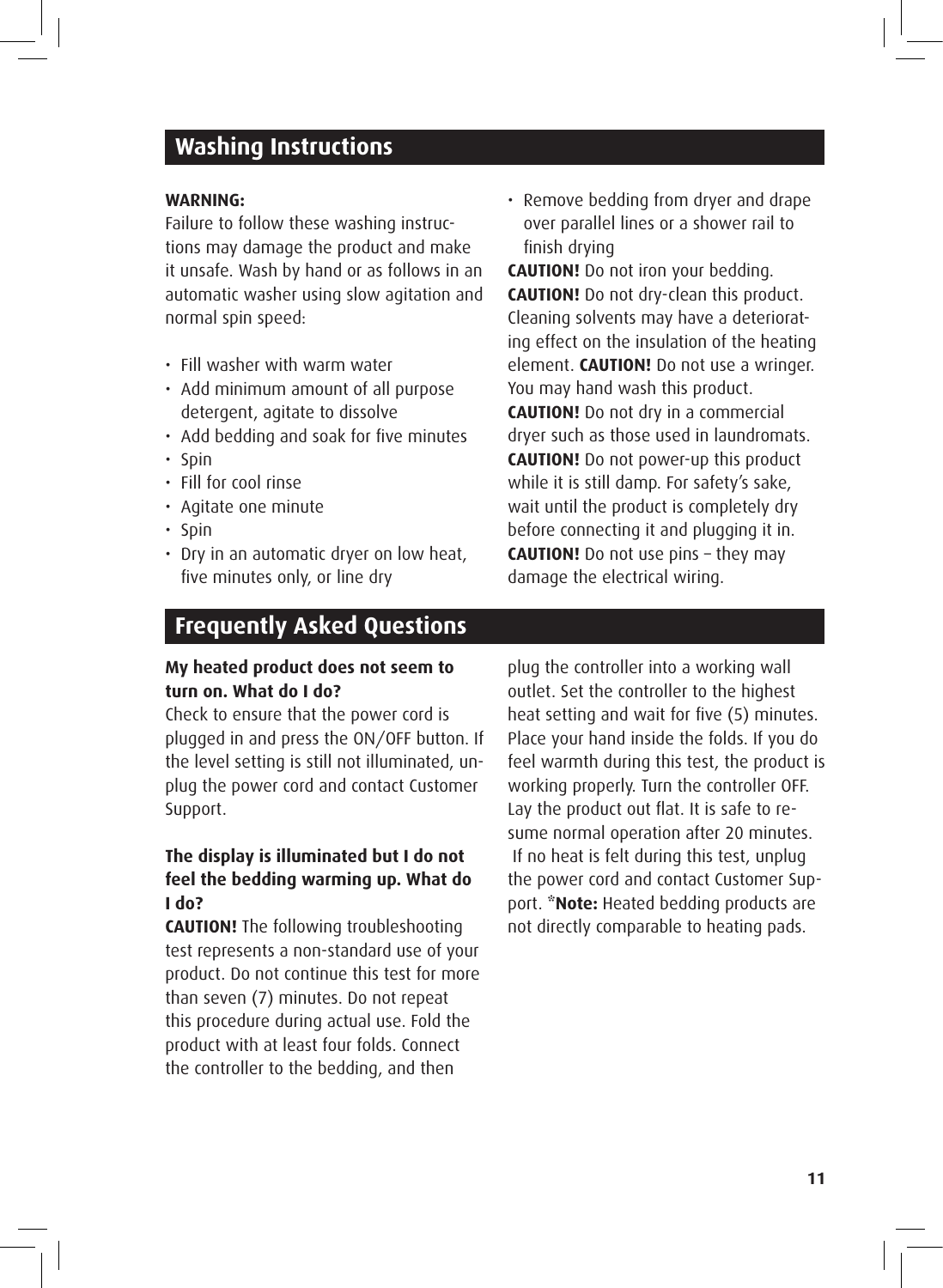# **Frequently Asked Questions**

#### **The display is illuminated but it is reading "E", or the segment bar is flashing (Digital Throw controller). What does this mean?**

"E" stands for ERROR, as does a flashing segment bar, and indicates there may be problem. **CAUTION!** Do not attempt to operate your product if you are getting repeated ERROR messages. Disconnect the product and contact Customer Support. Some error messages are caused by transient events or an unsecure connection and not an actual problem with the product. To check, turn OFF the product and unplug it from the wall outlet. Then check the bedding connector(s) to make sure that they are firmly secured. Next, plug the power cord back into the wall outlet and turn the product ON. If the ERROR message returns unplug the power cord and contact Customer Support.

#### **What if I notice an area of the bedding that is warmer than all the rest?**

Unplug the power cord and contact Customer Support if you become aware of one area of the bedding that is obviously warmer than the rest, while the bedding is laid flat without bunching or folds. **\*Note:** For Queen or King size products be sure to consider each side independently.

#### **Can I fold my heated bedding over, wrap it around myself, or use it with another heated bedding product to feel increased warmth?**

No, these are not recommended uses for this product. This heated bedding product is intended to be used while lying flat. Also do not use more than one active heated bedding product at a time.

#### **Can I use my heated bedding product with a memory foam mattress?**

It is recommended that you check with your mattress manufacturer or retailer for its compatibility with heated bedding. Due to the variety of materials used in memory foam mattresses, compatibility may vary.

#### **Can I use my heated bedding product in my RV?**

No, this heated bedding product is intend-ed for use with a standard home 220V-230V AC, 50Hz wall outlet only.

#### **How do I store my product?**

Lightly fold or roll the heated bedding product when not in use and store in a sealed bag. Avoid storing product in extreme temperature environments such as an attic or garage.

#### **Can I use my heated mattress pad with a protective mattress cover?**

It is recommended that you check with the manufacturer or retailer of your protective mattress cover for its compatibility with heated bedding. Compatibility may vary.